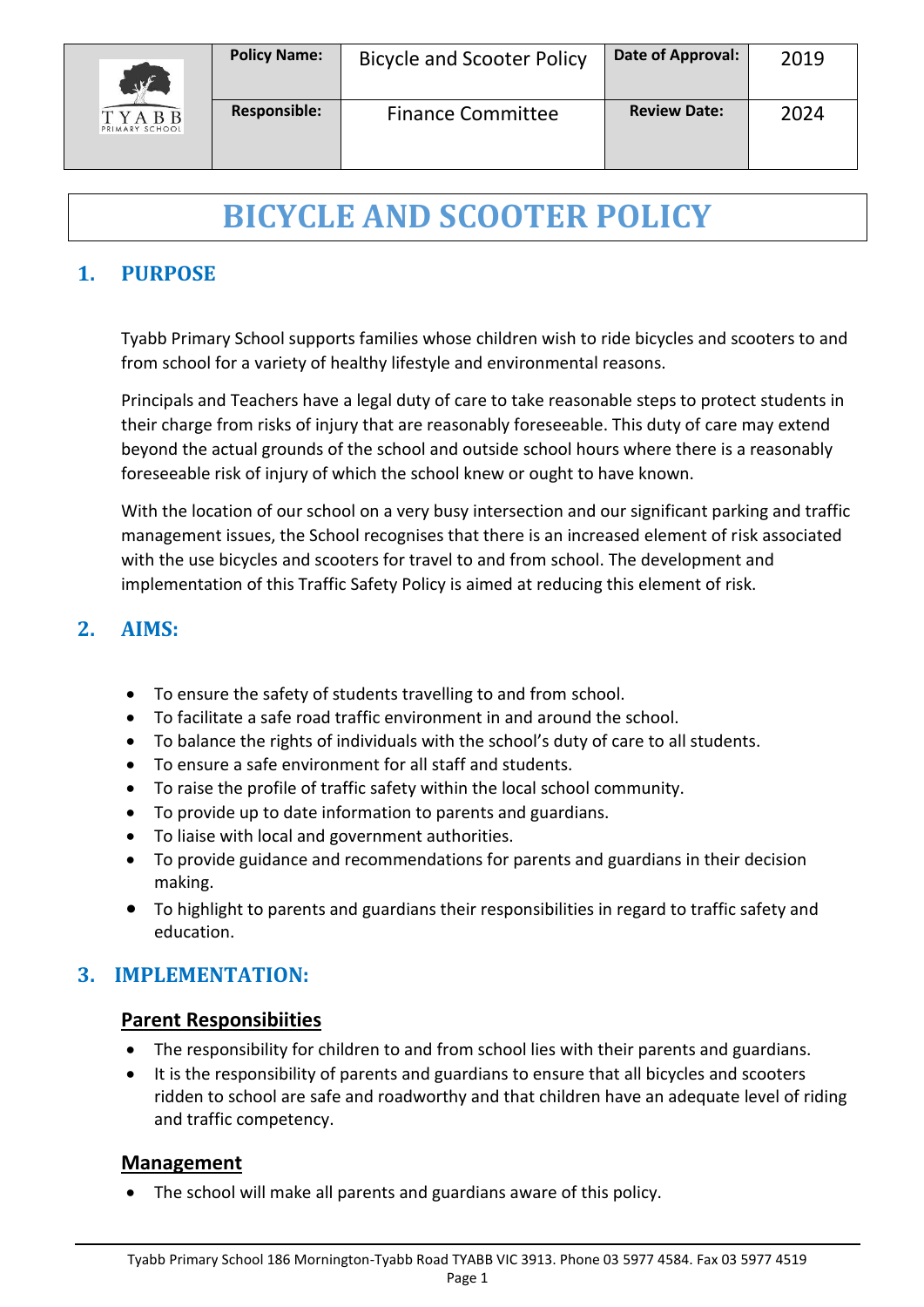- This policy will be communicated to parents and guardians by:
	- Including a copy in the Information Pack provided to new families who come to the school during the year
	- Publishing the policy on the school website
- Parents and guardians are asked to reinforce positive traffic safety practices with students.
- The School may from time to time call on the advice of external consultants (eg Bike Ed consultants, police) for advice and Professional Development.
- The school will provide a lock up area for bicycles and scooters. However, the school takes no responsibility for the security of bicycles and scooters which are brought to school.
- In the interest of safety no child is permitted to ride their bicycle within the school grounds, except on organised activities which are supervised by a teacher.

# **4. RECOMMENDATIONS FOR PARENTS AND GUARDIANS:**

The school aims to reduce the risk associated with the use of bicycles and scooters for travel to and from school by providing the following information and recommendations for parents and guardians

## **Recommendations from road safety authorities:**

- Prior to year 4, children should not ride in traffic without adult supervision.
- Depending on their cycling skills and experience, some children over this age may still require supervision.
- All riders must wear bike helmets  $-$  it is the law.
- Riders should use approved helmets with the Australian Standards Mark TM (AS/NZS 2063) and marked as suitable for cycling. The approval sticker on the helmet must be clearly visible, legible and fixed in its original position on the helmet.
- Children under the age of twelve may ride on footpaths as may a supervising adult. They are required to give way to pedestrians and to wheel their bicycle and scooters over pedestrian and children's crossings.
- Children aged twelve years or older are required by law to ride on the road or on a designated bicycle path.
- All bicycles and scooters ridden to school should be safe, serviceable, roadworthy and of an appropriate size.
- Children under year 4 should ride on formed pathways only and not directly on the road.

## **The school recommends that:**

- Children under year 4 level stop and walk their bicycles and scooters across school crossings and commercial driveways ( i.e. Flinders College, Cemtex Cement Factory and Tyabb Fly Inn). Visibility is a particular issue at the Mornington Tyabb Rd entrance to Flinders College and special caution should be exercised.
- Children walk their bicycles and scooters up and down Jones Rd Hill, to and from the school entrance and within the school grounds
- Children under year 4 level should not ride along the section of Mornington Tyabb Rd which is west of the school heading towards Mornington due to the lake of formed pathways. Note it is strongly recommended that no children ride along this section of road.
- Due to the dangerous location and the lack of clear visibility all children riding along Mornington Tyabb Rd from the direction of the Tyabb Township should use the crossing in Boes Rd and should not cross at the roundabout.